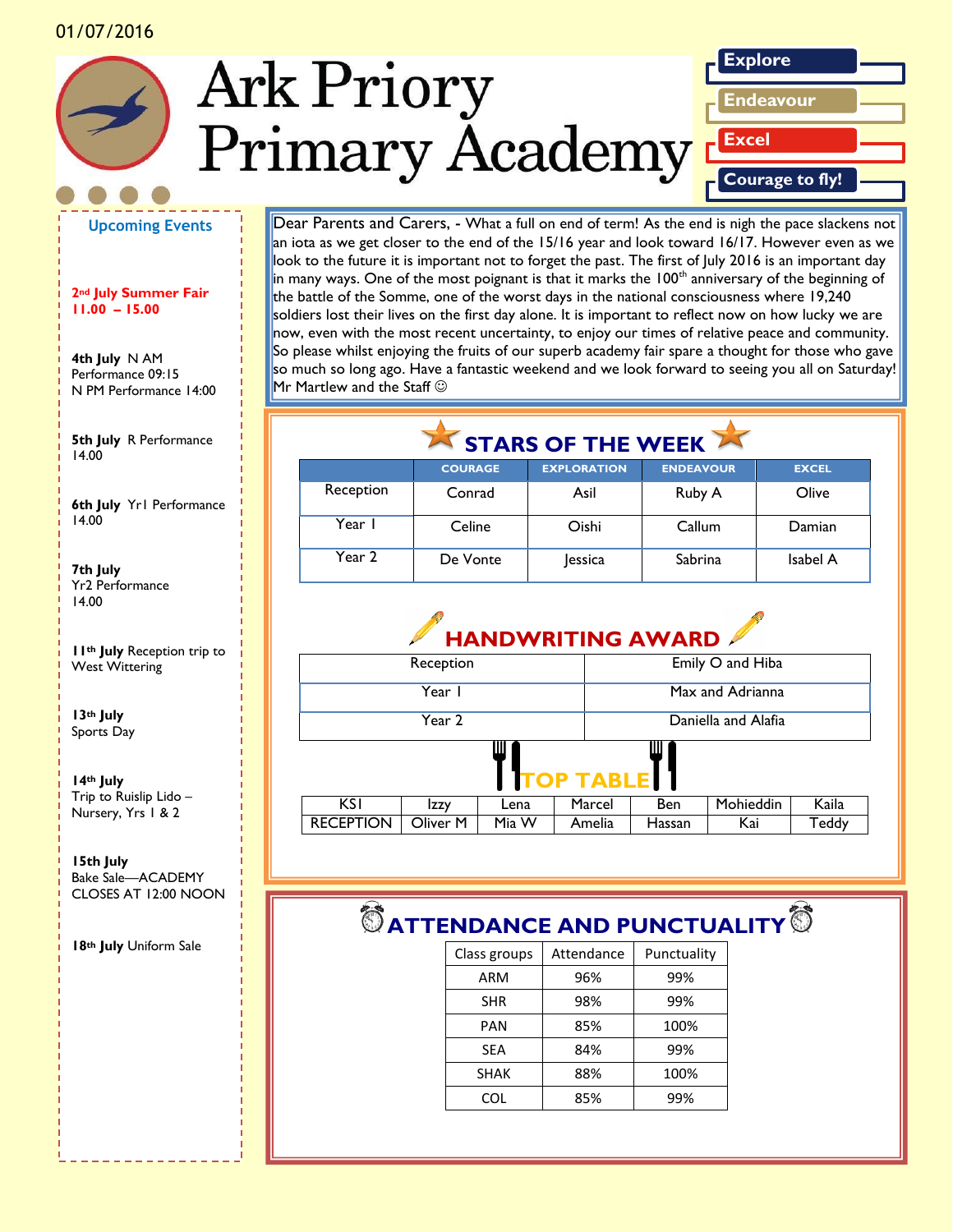### TOPICS NEXT WEEK ...

|                  | <b>English</b>      | <b>Maths</b>                        |
|------------------|---------------------|-------------------------------------|
|                  | Rapunzel            | Ordering by length and height       |
| <b>Reception</b> | Room on the broom   | Exploring counting in 10s up to 100 |
| Year I           | Man on the Moon     | <b>Multiplication and division</b>  |
| Year 2           | Alice in Wonderland | <b>Time</b>                         |

#### **Notices**

**Save the Children** - Lukas (Seacole) and his brother Lewis (starting Reception in September) ran 2km as part of the 'Orange United' GlaxoSmithKline/ Save the Children\* 'Colour me Orange' event in order to raise money for Save the Children and to help children who are less fortunate than they are. **Thank you all for your support!**



**Tickets for End of Term Performances** – A reminder that an email was sent to parents this week containing the link to the Eventbrite web page to allow parents to reserve tickets for the end of term performances. If you require assistance in using this online service please contact the academy office ASAP. Doors will open at 2.00 pm and the performances will start promptly at 2.15 pm. We look forward to seeing many of you there. There will be the opportunity to take your child home directly after the show. The system seems to have worked well and we are hoping to use this again in the future.

**Whole Academy Photograph** – A reminder that the whole school photograph will be taken on the morning of Monday  $4<sup>th</sup>$  July. Fingers crossed the weather is fine on the day. Please ensure your child is wearing full academy uniform.

After School Club Provider - Many thanks to all the parents who have indicated they have an interest in our new after school club run by, Aktiva who will offer childcare up to 6.00 pm Monday to Thursday and until 5.00 pm each Friday. We have received a very positive response and anticipate that this will run from Tuesday 1st November, straight after the half term break in the Autumn Term. Several parents have also sent in suggestions for clubs they would like to see in the new academic year and this has certainly been very useful to Mrs Martin who is currently endeavouring to produce a variedg club timetable.

*Phonics - A huge congratulations to all of the children who took the phonics screening. We got 100% pass mark (for the second year running) which is a credit to everyone*.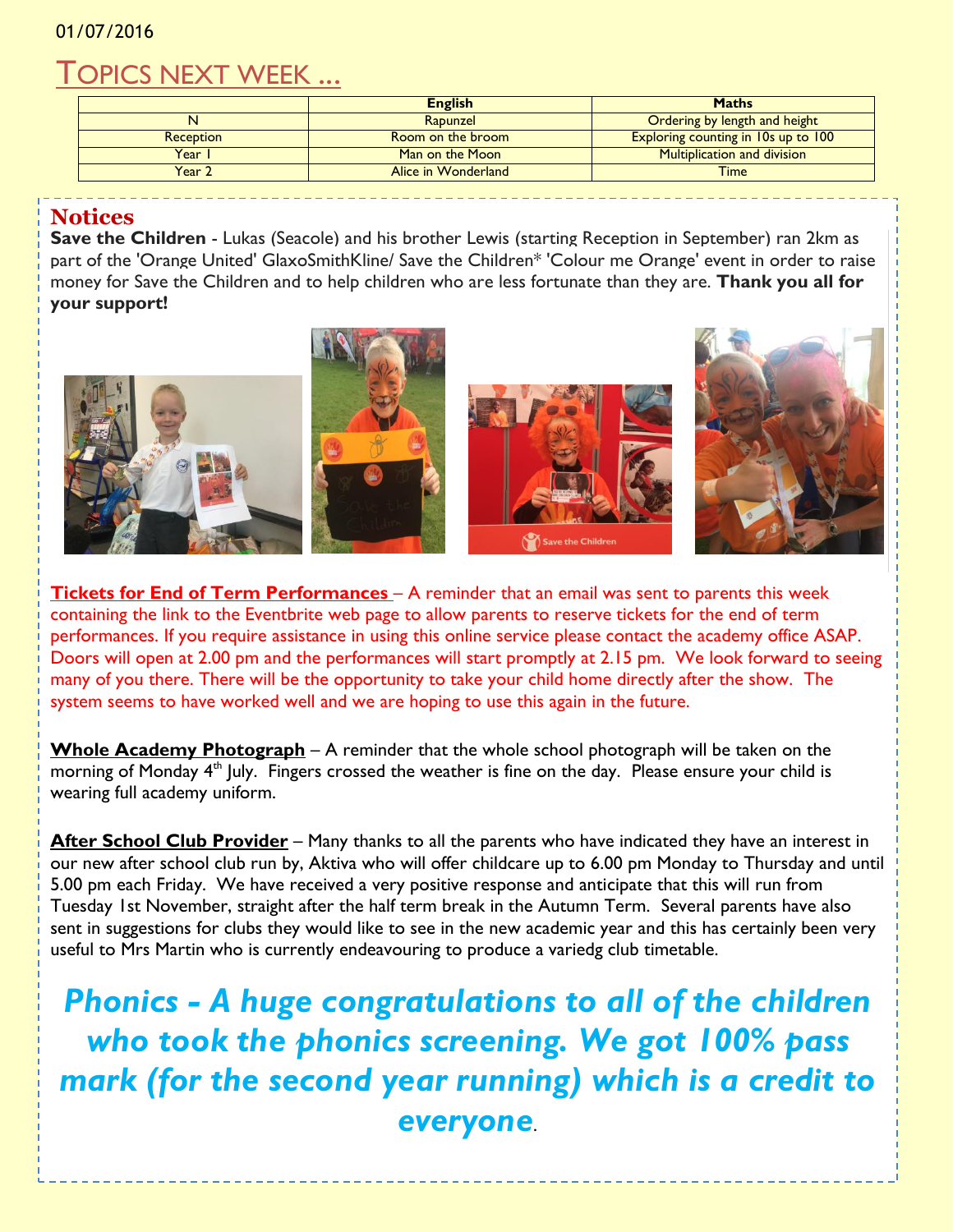#### **Notices**

**School Garden** - As some parents may have gathered from recent home learning, we are currently in the process of designing and overhauling our school garden. Our aim is to increase biodiversity on the school grounds and make the garden more child friendly so it can be fully utilised as an educational tool. There are sure to be some parents who are keen gardeners, so if you have any materials or plants you would like to donate, or free time to lend a helping hand, please let Miss Bancroft (Y2) know on the following email: [i.bancroft@arkprioryprimary.org](mailto:i.bancroft@arkprioryprimary.org)



**Outdoor Mural & Clock Art Project** – A huge thank you from the Academy to APPAA who have organised for an Art Week with Kite Studios which has been fully funded by parent donations. The children will be producing two large art pieces for the playground, an outdoor mural and a clock. The theme will build on the previous work done related to the values of the school i.e. Exploration, Endeavour and Excellence. We are sure that you have all admired the indoor artwork our pupils produced previously with Kite Studios which is displayed around the Academy. The theme for this new project will be a landscape focusing on 3 aspects: under the sea, land and mountains and sky. The Art Project will take place week commencing  $4<sup>th</sup>$  July. This artwork will be enjoyed by our pupils, parents, staff and visitors and we believe is a wonderful way for parental donations to make a huge impact on the life within our academy. A special thank you to the parent who has made an anonymous donation of  $£3000$  towards this project – truly amazing.

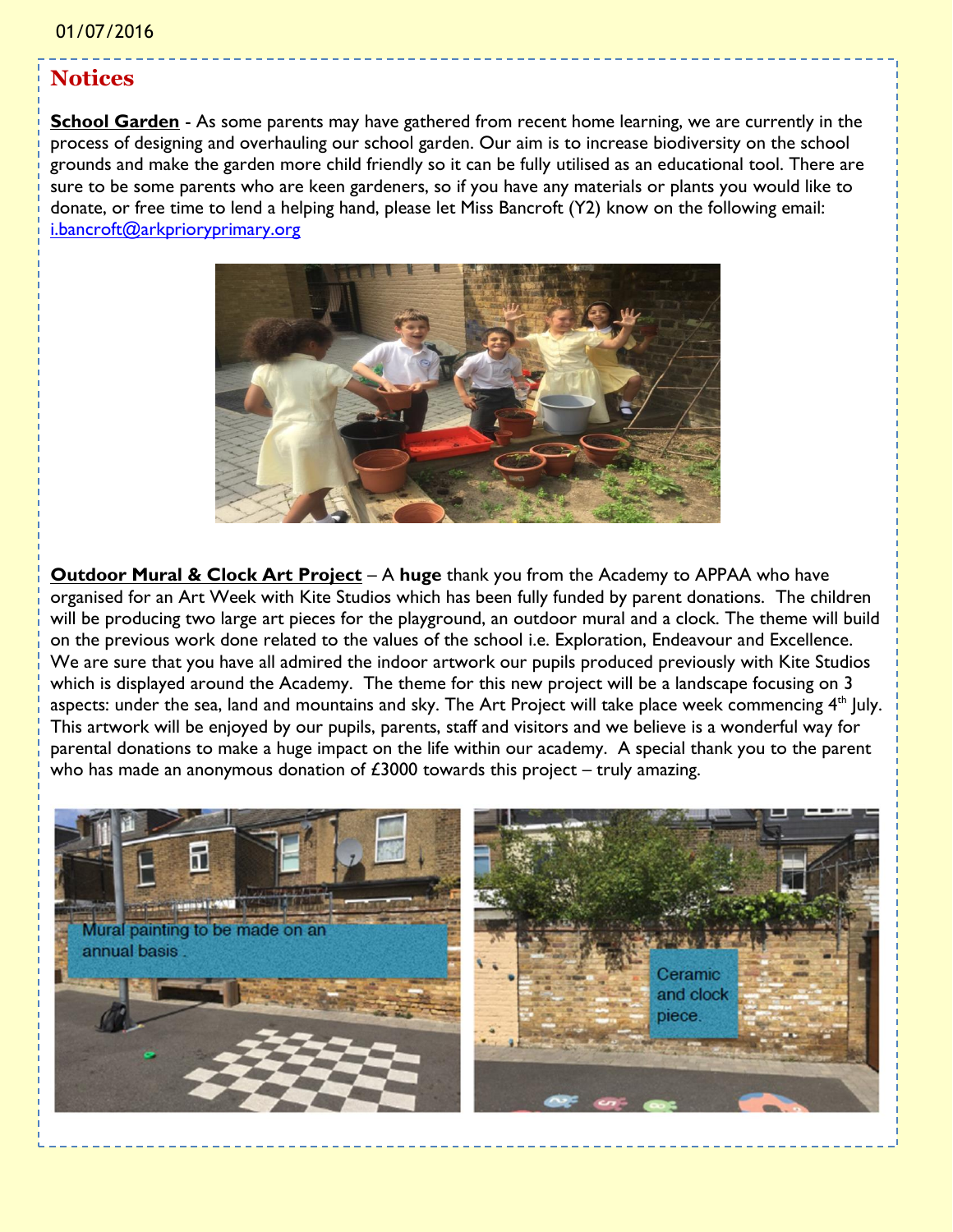### **Notices**

Library Donations<sup>It</sup> would be fantastic if we could have picture books donations (in good condition is no rips or scribbles) and easy chapter books. Good examples of these would be The Gruffalo/ Room on the Broom). Please could these get handed to the office.

**Library** We are planning on overhauling the look of the library and turning it into a reading forest. If any parents are able to help with making this idea become a reality, please email/ speak to Mrs Harper.



#### **APPAA NEWS**

### **ARK PRIORY & BYRON SUMMER FAIR**

## **SUMMER FAIR THIS SATURDAY, 11-3pm!!**

#### **Thank you so much to everyone who returned their raffle ticket stubs, and money, today and for returning UNWANTED tickets. Keep them coming please (at drop off/pick up)!!**

Raffle tickets will also be available to buy tomorrow afternoon, at the ICE LOLLY sale at 3 and 4pm!!

All donations to stalls can be left at reception at any time tomorrow - don't forget those tombola bottles!

#### See you, your friends and families at the fair on Saturday!

#### **ARTISAN ARK HOMEMADE STALL**

Any homemade items for the 'artisan' stall can be dropped off to the kitchen/music room tomorrow morning, or afternoon. Any perishable items (which wouldn't last overnight), please bring with you on Saturday and deliver them directly to the stall!!

#### **Schedule of Events**

| 11.00   Fair opens               |
|----------------------------------|
| <b>11.30 NURSERY PERFORMANCE</b> |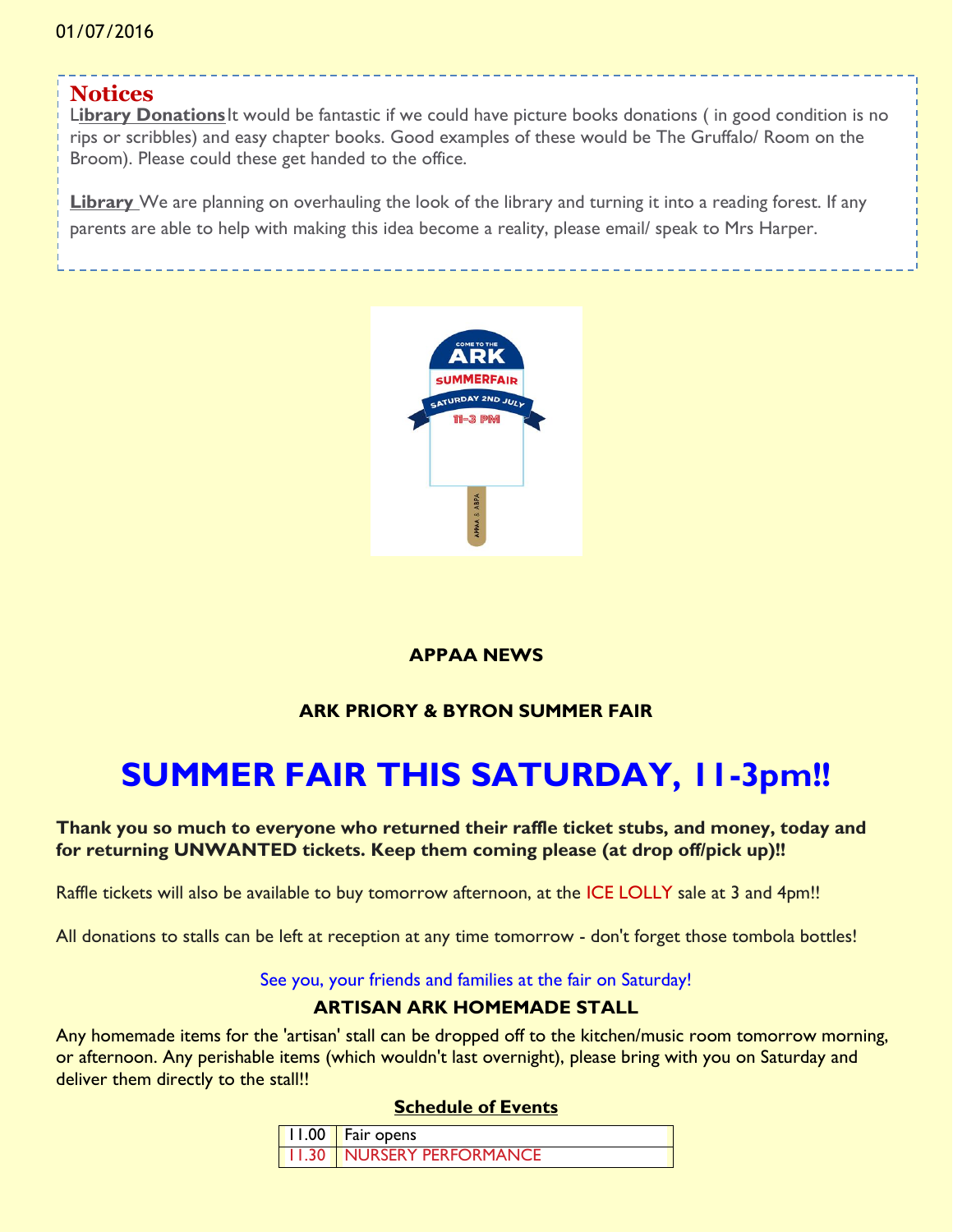| 11.40              | Nursery AM v Nursery PM (PRIORY)    |
|--------------------|-------------------------------------|
| 12.00              | Columbus v Shackleton (PRIORY)      |
| 12.20              | Swallows v Swifts (BRYON)           |
| 12.40              | Pankhurst v Seacole (Yr I)          |
| 12.50              | <b>RECEPTION PERFORMANCE</b>        |
| 13.00              | Sharman v Armstrong (Yr 2)          |
| 13.10              | <b>YEAR I PERFORMANCE</b>           |
| 13.20              | Byron v Priory Reception winner     |
| $\overline{13.30}$ | <b>Karate Demonstration</b>         |
| 13.40              | Priory Yr I v Yr 2 winner           |
| 13.50              | <b>YEAR 2 PERFORMANCE</b>           |
| 14.00              | Priory v Byron Parents/Carers match |
| $\overline{14.30}$ | <b>RAFFLE DRAW</b>                  |
| 15.00              | Fair closes                         |

The list of raffle prizes has grown once again so here is the updated list:

## **Summer Fair Raffle Prizes!!**

| Night for 2 in a hotel Suite, Devonshire Club                                                    |
|--------------------------------------------------------------------------------------------------|
| £70 Meal Voucher, Cote Restaurant                                                                |
| £100 Meal Voucher, Shepherds                                                                     |
| £50 Meal Voucher, Habanera Restaurant                                                            |
| 2 x 20 inch pizza, Pizza Street                                                                  |
| £15 Voucher, Franca Manca                                                                        |
| £50 Meal Voucher, Jackson & Rye                                                                  |
| Mixed half case of wine, Park and Bridge                                                         |
| 2 x lunch and bottle of wine, The Princess Victoria                                              |
| London Gin/London Cup, SipSmith Gin                                                              |
| Meal Package for 2 (2 x smoothie, salad, dessert), The Blend House                               |
| <b>A Signed England Football Shirt</b>                                                           |
| 4 x tickets to the London Eye                                                                    |
| Swag bag and 6 months membership, Spotify                                                        |
| Round of Golf for 4 plus non-alcoholic drinks, Putt in the Park, Acton                           |
| Free Kids/parent Art Lesson, London Art Studio                                                   |
| 3 months free membership at Everyone Active Acton (Gym, Swim, Classes).                          |
| I week free swim crash course (stages preschool I onwards), Everyone Active                      |
| Half price Birthday Party (Bouncy castle, Fun & Games or Inflatable pool party), Everyone Active |
| 4 x tickets to Scarecrows Wedding, Leicester Square Theatre                                      |
| 2 x Tickets to the Silent Pool Gin Experience, Silent Pool                                       |
| 10 x Kids Tickets to Snakes & Ladders                                                            |
| 2 x Cinema/Show Tickets, Watermans                                                               |
| 2 x Tickets Boys Will Be Boys/The Royale, Bush Theatre                                           |
| <b>Cookery Lesson, Kids Cookery School</b>                                                       |